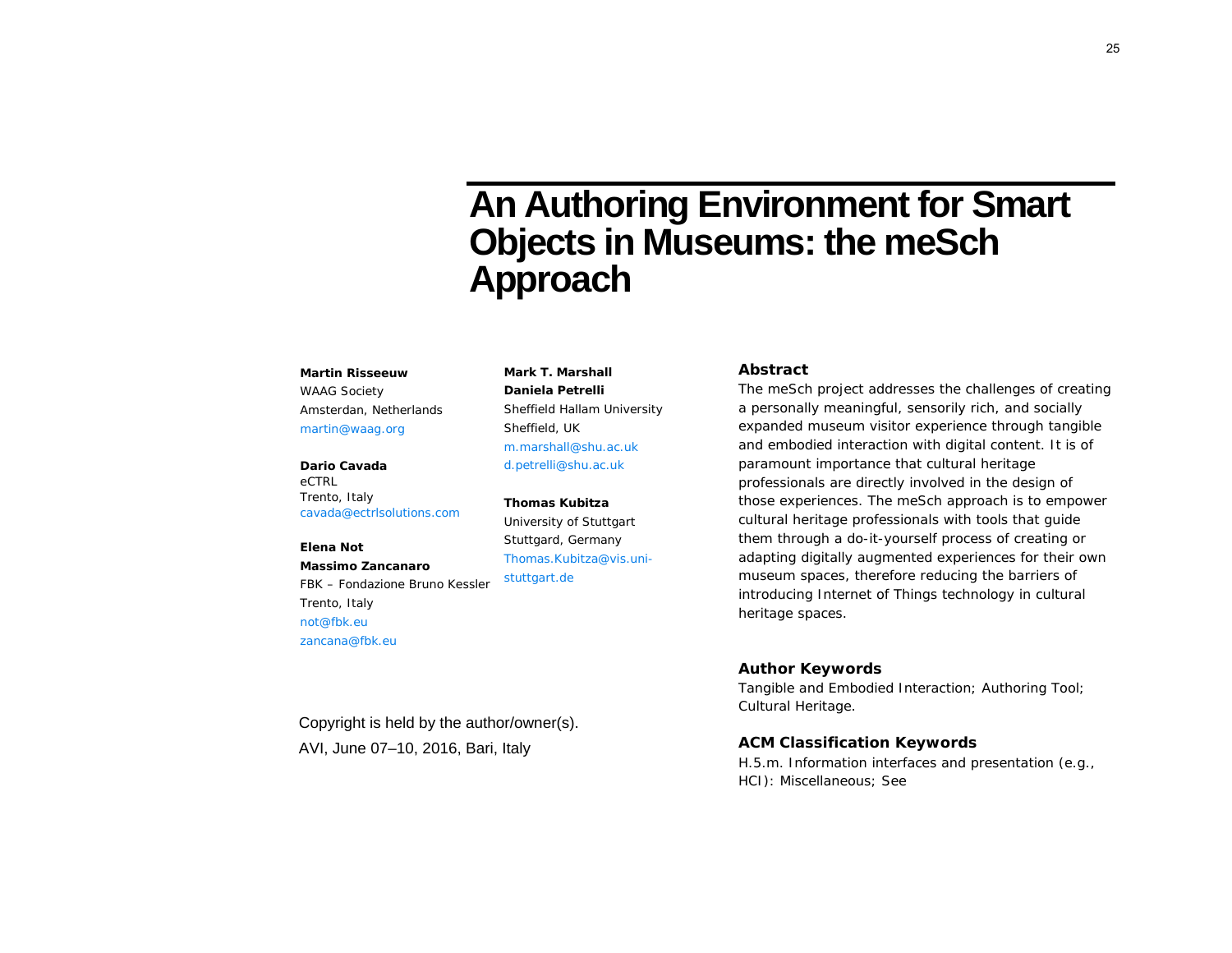## **Introduction**

Within the Material Encounters with Digital Cultural Heritage (meSch<sup>1</sup>) project [3], we are working on technology to support the whole museum visiting experience by fostering a vision where materiality and rich sensory interaction add to the cognitive aspects for a personally meaningful experience. There is a wide recognition that such approach may greatly improve both the visit and also visitors' appreciation for the museum's cultural values [1].



Figure 1 A visitor interacting with a smart replica in the Atlantic Wall exhibition [2];

The idea behind meSch is taking objects out of their cases (or using replicas like in [2]) to let visitors experience objects' shape and weight while learning about them (figure 1), to engage the visitors at a physical level and put information in context without the distractions induced by interacting with extraneous devices, apps, and touch screens.

As an example, the meSch platform has been demonstrated at the Atlantic Wall exhibition at Museon in The Hague, The Netherlands<sup>2</sup>. The Atlantic Wall was

<span id="page-1-2"></span><span id="page-1-1"></span><span id="page-1-0"></span>the German defense line along the European west coast erected during World War II to block the allied invasion. The exhibition was meant to reflect on how the city of The Hague and its citizens had been affected. The meSch platform has been used to enrich the display of historical artefacts with voices from the past, such as those of the German soldiers, the Dutch civilians and the civil servants<sup>[3](#page-1-2)</sup>. Visitors could play these narratives by using 'smart replicas', reproductions of real museum objects (e.g. a reproduction of a surrogate tea bag, a 3D-printed replica of a Delft blue mug, and so on) enhanced with sensors. By placing their smart replica on hotspots on interactive cases visitors could listen to narratives and see historical photographs and video clips thus enriching the original museum objects on display[4.](#page-1-1) From April to November 2015, more than 14,000 visitors interacted with the meSch smart replicas at the hotposts.

The active involvement of cultural heritage professionals in the preparation of this kind of experiences is of paramount importance, even if they often lack technical skills [3]. The meSch approach consists in fostering reuse over creation from scratch. A catalogue of reusable narrative and interaction strategies is provided as starting points that can be adapted and refined.

## **The ingredients for a digitally augmented experience**

The approach to experience creation and personalization in meSch is based on a clear separation

<sup>4</sup> https://www.youtube.com/watch?v=sK3AdQU9kkc

 <sup>1</sup> http://mesch-project.eu

<sup>2</sup> http://www.museon.nl/en/exhibitions/hague-and-atlantic-wall

 <sup>3</sup>http://mw2016.museumsandtheweb.com/glami/the-hague-andthe-atlantic-wall-war-in-the-city-of-peace/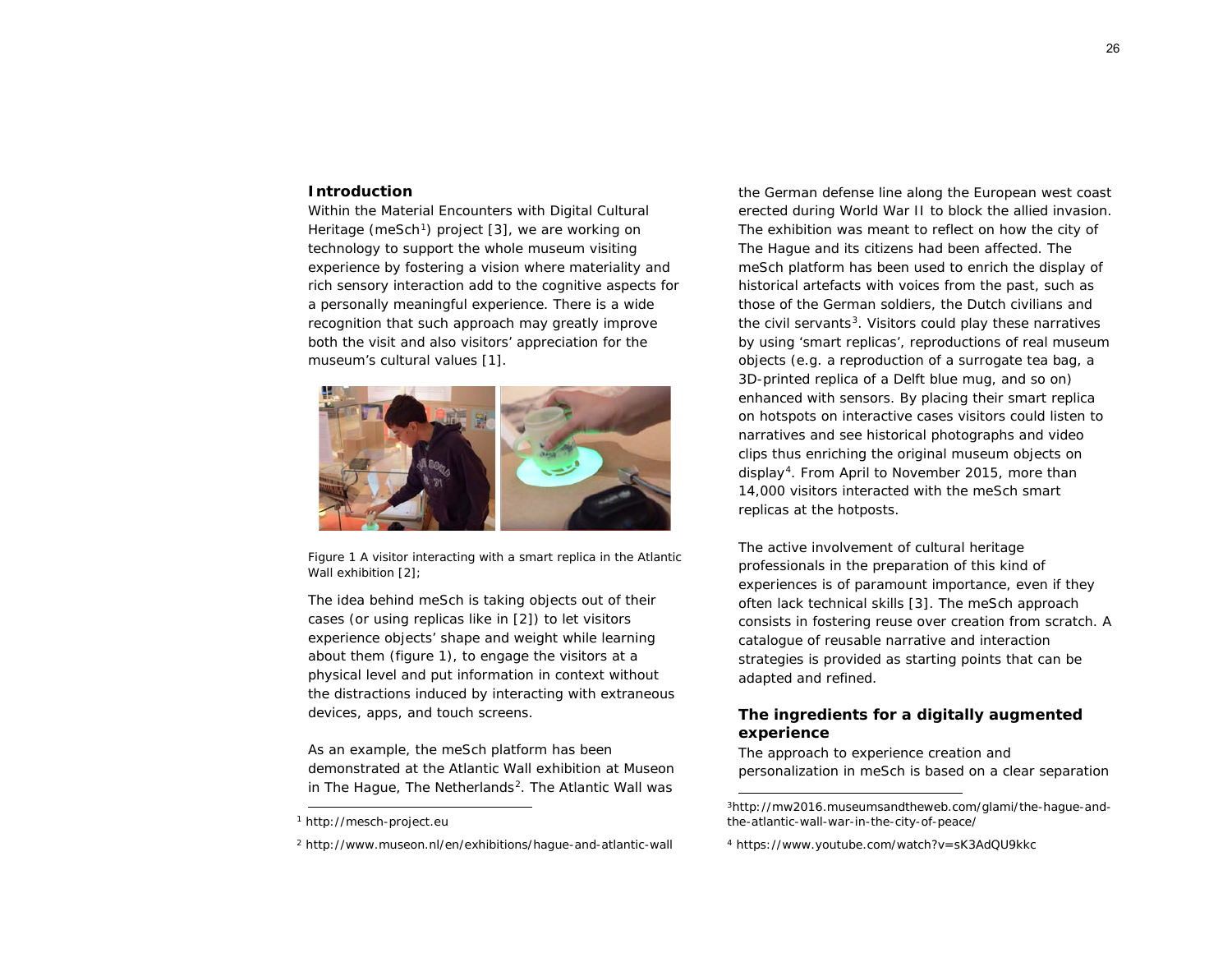of content from interaction, and aims at facilitating the preparation and the reuse of (i) narrative threads that can be adapted to different visitors and types of experience and (ii) interaction strategies that describe how content should be released in context while experiencing the objects and the space.



Figure 2. The meSch Magazine: the starting point for browsing and adapting digitally augmented experiences

We define a declarative formalism, the *experience schema* that supports the description of the content items, the available interactions, the semantic annotations and the conditional rules that govern the adaptive composition of the experience that is delivered to visitors at runtime [4]. This is done through a 4 layer data structure including: the *narrative*, the *appliance*, the *device* and the *interaction script*: (i) the *narrative*: a set of carefully selected digital content items, annotated into alternative thematic treads and levels of detail that revolve around the objects and places of an exhibition; (ii) the *appliance*: a declarative specification of the capabilities of the technology embedded in the museum premises (such as, for example, the possibility to detect the visitors' proximity

to a specific exhibit); (iii) the *device*: the description of the actual hardware required for deploying the system and its technical requirements; (iv) the *interaction script*: the interaction rules that govern when presentations should be started or how the system behaviour should be adjusted to personalize the experience to visitors' context (e.g., a set of rules that activate the projection of the most appropriate content about an exhibit when visitors are in its vicinity).

This multilayer definition of the *experience schema* concept supports the following properties: (i) *reusability*: an experience schema defines a skeleton of experience that can be reused with different content and in different physical settings to create many experience instances; (ii) *modularity*: parts of an experience schema can be replaced to create a new experience schema. For example, the interaction script can be changed to introduce different rules for firing the presentation of the same content in context. Another example is the possibility to experiment the same type of experience with an alternative hardware set-up; (iii) *compositionality*: different experience schemas can be composed together to create more articulated augmented exhibitions; (iv) *reduction of complexity*: authors can concentrate on the preparation of the necessary content and on its grouping according to the narrative dimensions exploited in the experience in a dedicated step. The rules for putting content in context are represented separately and can be edited by experience designers; (v) *declarativity*: the declarations contained in the appliance section of an experience schema allow to specify in a formal way the type of elementary interactions and behaviour events that are available to shape the experience; this allows to abstract from the actual hardware details and the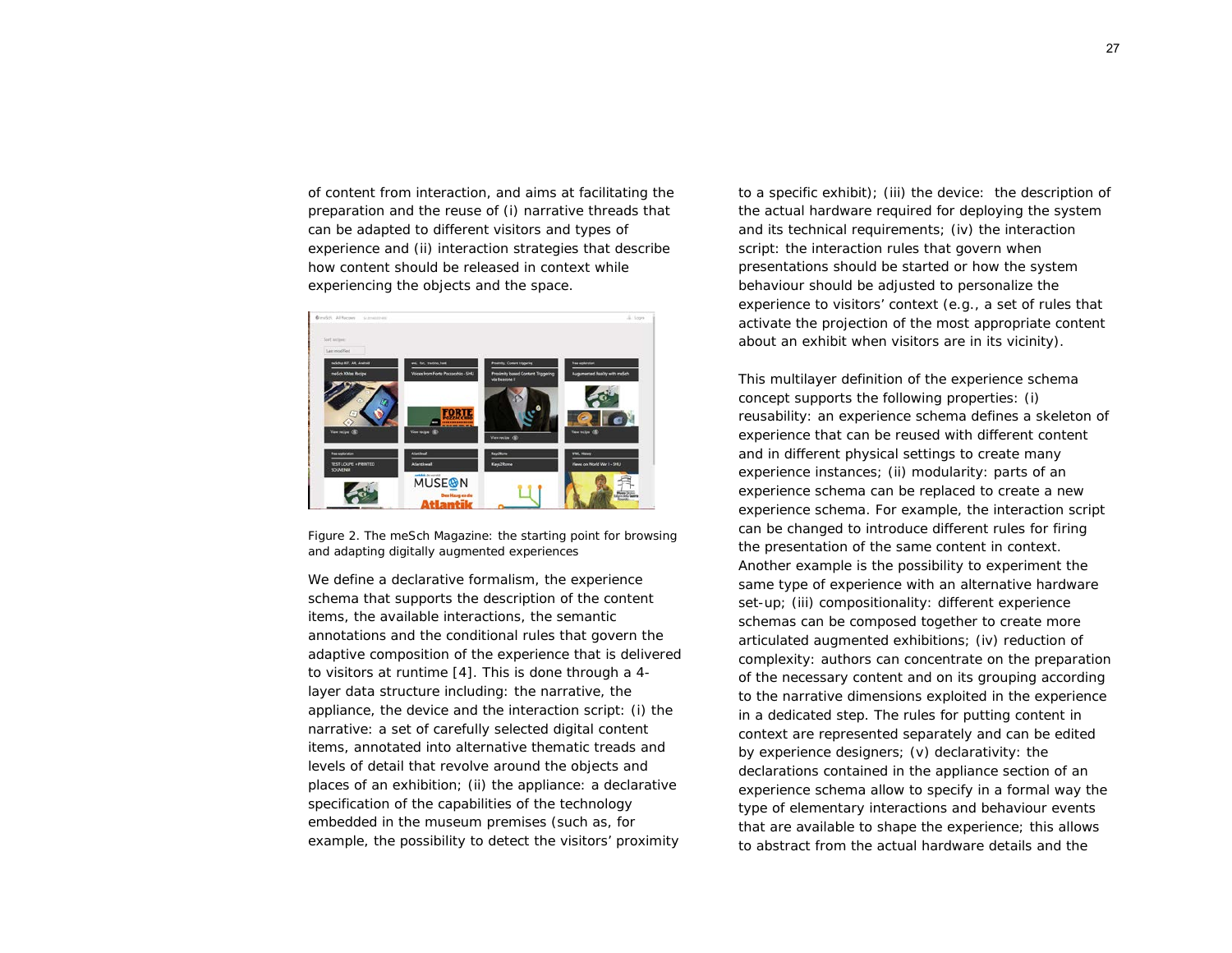low level sensor logs, thus facilitating the experimentation of different technological solutions.

## **The meSch scenario of authoring a digitally augmented visit experience**

A catalogue of reusable narrative and interaction strategies with step-by-step instructions on how to instantiate them for a specific museum and the type of visit personalization that they support is provided to assist curators in their task. This catalogue is offered in the form of an electronic magazine of digitally augmented museum experiences already tested in museums or outdoor cultural heritage sites (see figure 2). Curators may browse the magazine and take inspiration from what other museums have successfully adopted for their visitors.

| C meSch All Recipes My cookbook [v3.201603231443] | R meSch-fbk Logout                       |                                                  |                    |              |
|---------------------------------------------------|------------------------------------------|--------------------------------------------------|--------------------|--------------|
| Recipe                                            | Content                                  | <b>Q</b> Appliance                               | <b>E</b> Behaviour | <b>Build</b> |
| Experience schema                                 |                                          |                                                  |                    |              |
| Tairpet audience                                  |                                          | Delate x                                         |                    |              |
| All x                                             |                                          |                                                  |                    |              |
|                                                   | Enter a label and press enter            |                                                  |                    |              |
| Languages                                         |                                          | Delete x                                         |                    |              |
| English x                                         | Dutch x                                  |                                                  |                    |              |
|                                                   | Enter a label and press enter            |                                                  |                    |              |
| Themes                                            |                                          | Delete x                                         |                    |              |
|                                                   | Soldiers x Civilians x CivilServants x   |                                                  |                    |              |
|                                                   | Enter a label and press enter            |                                                  |                    |              |
| Point of interest                                 |                                          | Delete x                                         |                    |              |
| C1-Dunes x                                        |                                          | C3-Seyss-Inquart x C4-Malieveld x C5-Boulevard x |                    |              |
|                                                   | C6 Harbour x C7-Duindorp x C8 Duinoord x |                                                  |                    |              |
| C9-International-Zone x                           | C11-Scheveningse-Bosjes x                |                                                  |                    |              |

Figure 3. The semantic dimensions of the experience schema for the Atlantic Wall exhibition: changing the dimensions is an easy approach to adapt the content structure when porting the experience schema to a new exhibition.

Once they find a digitally augmented experience that may suit their needs, curators may replicate the "recipe" of the experience (which consists in its experience schema) and iteratively adapt it to their specific needs.

The first and the simplest step consists in adjusting the names of the semantic dimensions used to annotate the content network (e.g. thematic threads, output languages, types of audience) to the specific domain of the new exhibition (Figure 3).

 $-11$ 

| <b>E TEXT</b>                  | <b>AUDIO</b>                                                                                                                                                                                                                    | <b>ENVIDEO</b> | <b>III IMAGE</b> | C. SEARCH |  |
|--------------------------------|---------------------------------------------------------------------------------------------------------------------------------------------------------------------------------------------------------------------------------|----------------|------------------|-----------|--|
| Content item title:            |                                                                                                                                                                                                                                 |                |                  |           |  |
|                                | Construction of the Atlantic Wall                                                                                                                                                                                               |                |                  |           |  |
| Transcript or description:     |                                                                                                                                                                                                                                 |                |                  |           |  |
|                                | Not many people could tell you how many tons of concrete<br>and steel and how many man-hours it's taken to construct the<br>Atlantic Wall. And those who do know think it's their duty to<br>keep quiet about military matters. |                |                  |           |  |
| Content URL:                   |                                                                                                                                                                                                                                 |                |                  |           |  |
|                                | http://www.mesch.io/meschtmp/23876/Soldiers.mp4?t=1452                                                                                                                                                                          |                |                  |           |  |
| PREVIEW<br>Upload new content: |                                                                                                                                                                                                                                 |                |                  |           |  |
|                                | Scegli file Nessun file selezionato                                                                                                                                                                                             |                |                  |           |  |
| UPLOAD                         |                                                                                                                                                                                                                                 |                |                  |           |  |

Figure 4 The editing form to define a content item (in this case an mp4 video linked to a specific *point of interest*, C1-Dunes, a location of the exhibition Atlantic Wall)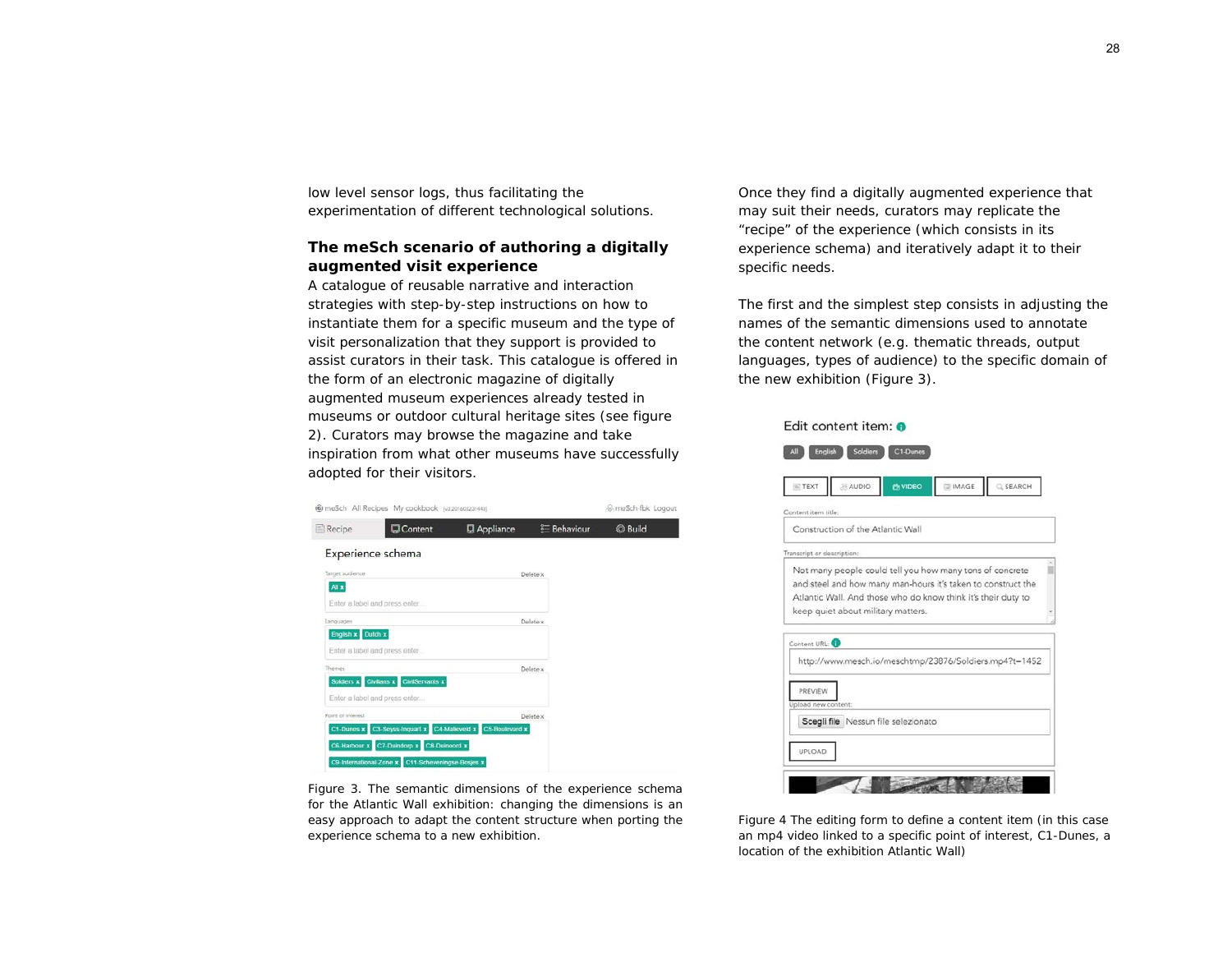The following step consists in replacing the content material: the narrative part of the experience schema. Figure 4 shows how a curator can define new content (a narrative item) for a specific theme, point of interest and language. During the phase of content preparation, curators may use their proprietary content or benefit from the contextual search facilities that support the search in Europeana (a virtual European library with the goal to make Europe's cultural heritage accessible<sup>[5](#page-4-0)</sup>) of content items that are relevant for the current experience editing task.

| <b>R</b> Recipe                                            | <b>C</b> Content                                                                          | <b>El</b> Appliance | E Behaviour                                                               | <sup>6</sup> Build                                |
|------------------------------------------------------------|-------------------------------------------------------------------------------------------|---------------------|---------------------------------------------------------------------------|---------------------------------------------------|
| Atlantikwall's appliances <sup>O</sup><br>Assigned devices |                                                                                           |                     | Select an active<br>appliance and click the<br>checkboxes to tag<br>them. |                                                   |
| $\Box$ #120, Daily J/a<br>Cl-Dunes                         | <b>D</b> Silviana<br>$\bullet$<br>Soldiers English                                        |                     |                                                                           | Target audience<br>m                              |
|                                                            | Connect your recipe to the real world @                                                   |                     |                                                                           | Languages<br>( Legion ) Dunn                      |
| CONNECT TO MISCHUP                                         | Your recipe is not yet connected with the meSchup server. Please connect to your meSchup. |                     |                                                                           | <b>Themes</b><br><b>Entre Control</b><br>Colleges |
| <b>ELSANTYOUR PROGRESS</b>                                 |                                                                                           |                     |                                                                           | Point of interest<br>(Glover)                     |
|                                                            |                                                                                           |                     |                                                                           | <b>CR Digna Higuert</b><br>Collegement            |

Figure 5. The mapping between the semantic categories that annotate the content and the devices that sense the interaction context (for example an NFC tag attached to the smart replica is associated to language and theme preferences of the visitor)

The interaction scripts may be adapted as well though that may require higher technical skills. Yet, a curator can customize an interaction script to the specific needs of a new exhibition by setting the script parameters: for example, the distance range for recognizing proximity and the mapping between the semantic categories that

<span id="page-4-0"></span>annotate the content and the sensor devices used to capture the visitor's interaction (Figure 5).

When the editing is complete, the package of the content items that build up the narrative and the rules that govern the context-dependent play during the visit are transferred to the onsite server that manages their application.

## **Preliminary Evaluation**

The authoring tool was developed through an iterative design-evaluation-redesign process in strict collaboration with cultural heritage professionals. A preliminary evaluation cycle took place over a period of three weeks in the form of a distributed expert evaluation on the first advanced graphical mockup of the system. In particular, 11 members of the meSch consortium participated in the collaborative effort, as well as 4 cultural heritage professionals, who are not part of the meSch consortium. The evaluation consisted in a series of small tasks that each curator had to perform individually to adapt a simple recipe. The curators were asked to reflect aloud on their actions on the interface and to provide impromptu comments. In total, 159 comments were collected. The majority of the comments and feedbacks gathered concerned ameliorations of the interface, the navigation within the application, the clarity and intuitiveness of the design and features regarding the collaborative and open use of the platform. Many comments were also gathered on the vocabulary and terminology used within the interface (e.g. the metaphors of the "magazine", the "recipe"). Many comments were also relevant for the intuitiveness and ease of reuse of the available scripts, as this part of the authoring environment is maybe the most "technical" one.

 <sup>5</sup>http://www.europeana.eu/